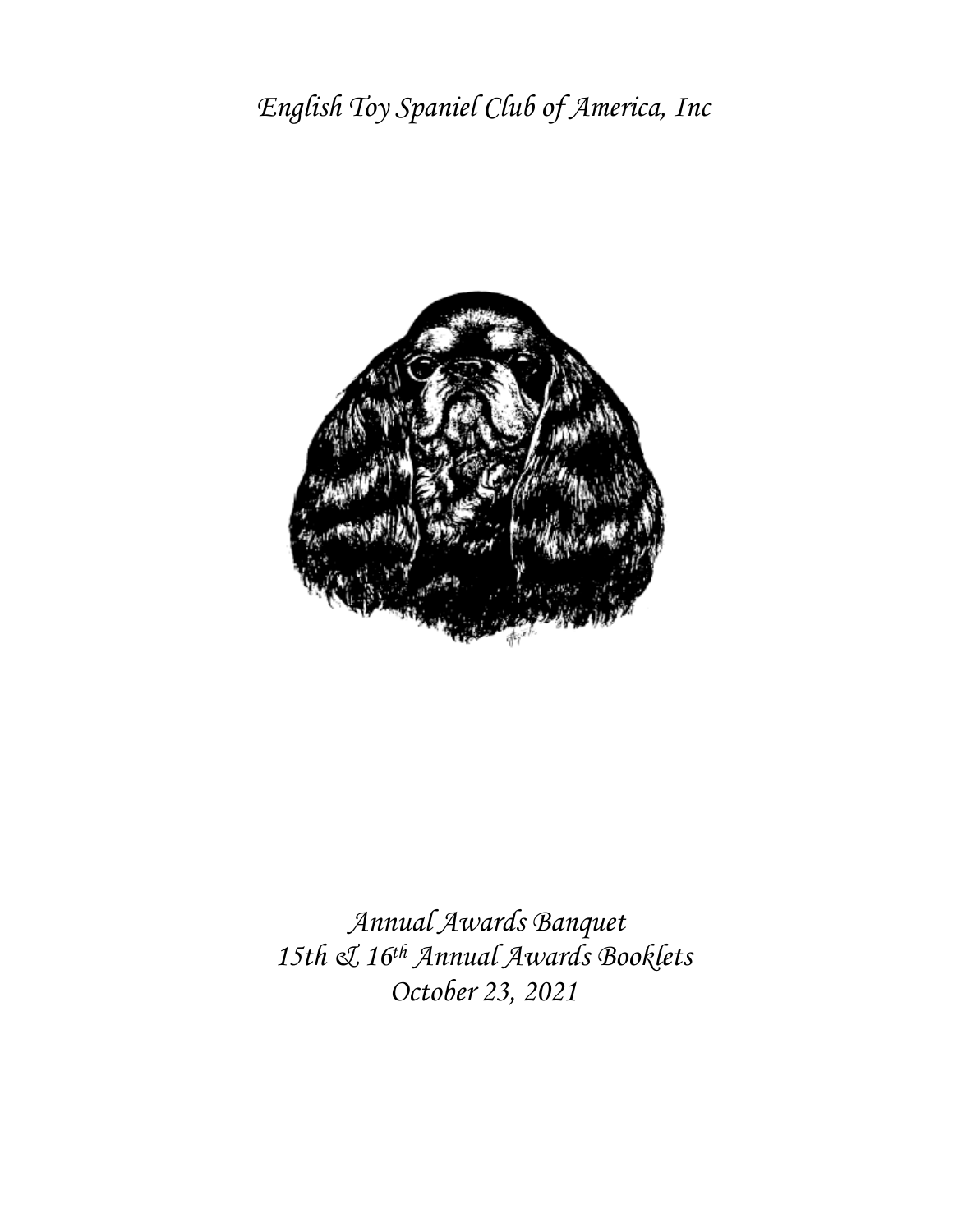# **2019 & 2020 Championship Titles**

| 1. Ch. Peri's Postage Paid                                                       | Titled: 02-09-18                       |
|----------------------------------------------------------------------------------|----------------------------------------|
| Owner: Julie Whaley                                                              | Breeder: Per Rismyhr/Megan Pruitt      |
| 2. Ch. Enchanting Novel Aura Lace                                                | Titled:03-02-19                        |
| <b>Owner: Shelly Hepler</b>                                                      | Breeder: Sherry Lutz/Donna Rubendall   |
| 3. Ch. Eli-Fran's Lady Arabella                                                  | Titled: 03-23-19                       |
| <b>Owners: D Hill/K Pouder/F Pouder</b>                                          | Breeders: Frank & Karen Pouder         |
| 4. Ch. Caledonia's Flower Power<br>Owners/Breeders: Michael & Heather Reid       | Titled:03-24-19                        |
| 5. Ch. Eli-Fran Lady Samantha<br>Owners/Breeders: Frank & Karen Pouder           | Titled: 03-24-19                       |
| 6. Ch. Sirius Swashbuckler                                                       | Titled: 04-20-19                       |
| <b>Owners: S Stowe/P Cox/B Maurer</b>                                            | Breeders: Pat Cox & Bev Maurer         |
| 7. Ch. Novel's Little Miss Sunshine At Bookmark                                  | Titled: 04-26-19                       |
| Owners: Richard & Patti Caldwell                                                 | Breeders: S Hepler/D Charley/B Charley |
| 8. Ch. Sanchi Full Of Surprises                                                  | Titled: 04-28-19                       |
| Owners: Marianne Faust & Jan Faust                                               | Breeder: Bonnie Miller                 |
| 9. Ch. Enchanting Cottage Emperor Zurg                                           | Titled: 05-24-19                       |
| Owners: Jessica Freni & Diana Ryel                                               | Breeder: Jessica Freni                 |
| 10. Ch. Southdown Dark Horse                                                     | Titled: 05-25-19                       |
| Owners: Theresa Cousins & Bruce Van Deman                                        | Breeder: Bruce Van Deman               |
| 11.Ch. Draggonfly Predictability                                                 | Titled: 05-25-19                       |
| Owners: Jeff Wright & Sue Carter                                                 | <b>Breeder: Gloria Buck</b>            |
| 12. Ch. Marchog Macdenim                                                         | Titled: 05-25-19                       |
| Owner: Maria Morozova                                                            | Breeders. Ron & Kate Stewart           |
| 13. Ch. Lipton Terje The Reaper<br>Owners/Breeders: Jeff Wright & Sue Carter     | Titled; 05-26-19                       |
| 14. Ch. Caledonia's I'll Have Another<br>Owners/Breeders: Michael & Heather Reid | Titled: 06-16-19                       |
| 15. Ch. Enchanting Spirit Dreams Come True                                       | Titled: 06-29-19                       |
| Owners: Jessica Freni & Sherry Lutz                                              | <b>Breeder: Sherry Lutz</b>            |
| 16. Ch. Breston's Princess Ozma Cheri-A                                          | Titled: 07-13-19                       |
| Owners: J Wood/R Stewart/B Riffey                                                | Breeders: John Wood & Brenda Riffey    |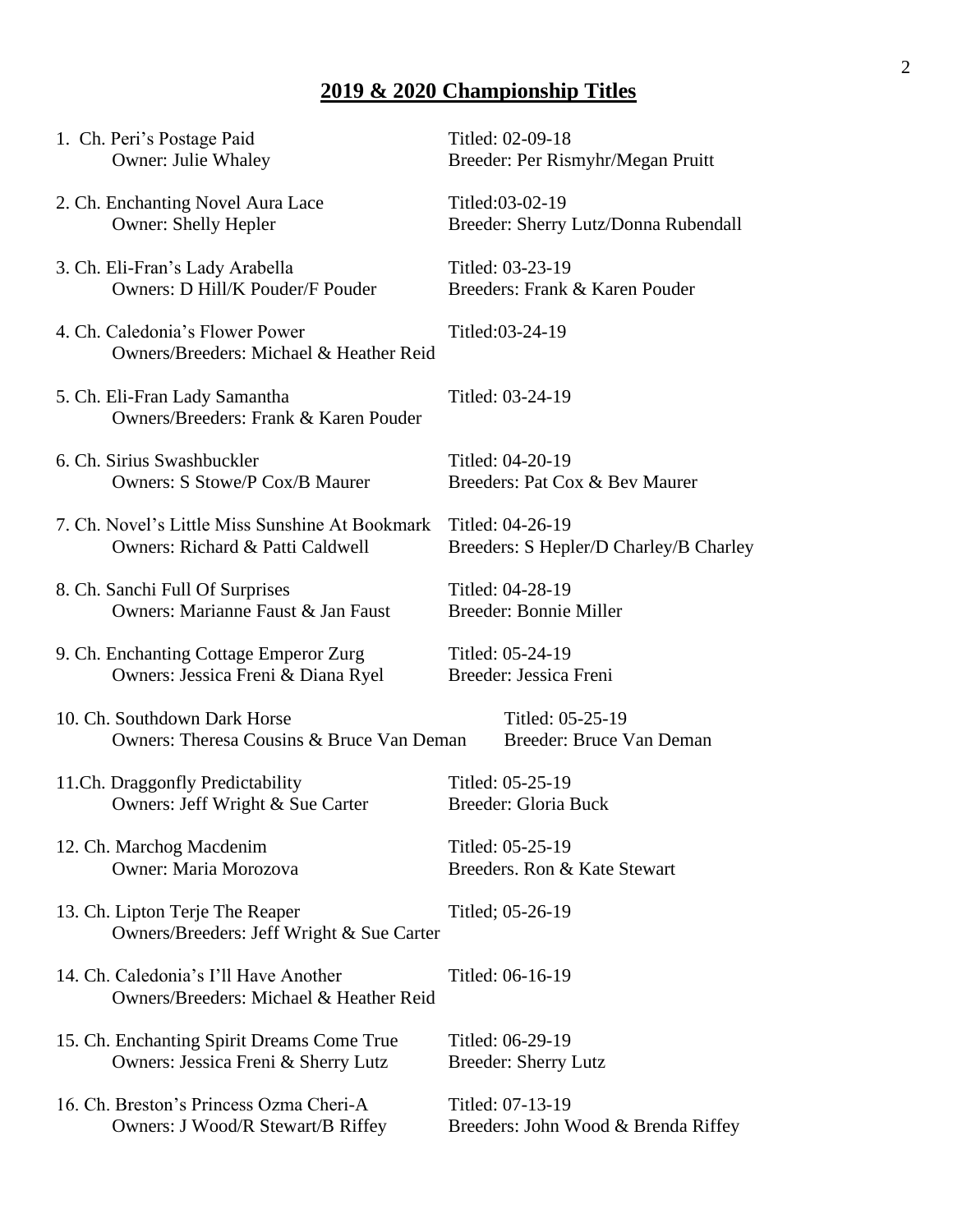|                                                             |                                                                                                     | 3                                                               |
|-------------------------------------------------------------|-----------------------------------------------------------------------------------------------------|-----------------------------------------------------------------|
|                                                             | 17. Ch Ashton Winmar Novel Chime<br>Owners: Shelly Hepler & Nancy Williams                          | Titled: 08-19-19<br>Breeders: Darrell Thompson & Marvin Winters |
|                                                             | 18. Ch. Bookmark's It's In The Bag!<br>Owners/Breeders: Richard & Patti Caldwell                    | Titled: 08-25-19                                                |
| 19. Ch. Southdown Wish Away                                 | <b>Owner: Bruce Van Deman</b>                                                                       | Titled; 08-30-19<br>Breeders: Theresa Cousins & Bruce Van Deman |
|                                                             | 20. Ch. Fox Hollow's Baby I'm A Star At Ravissant RN TKI<br>Owners: J Smedley/T Cousins/A Sunderman | Titled: 08-31-19<br>Breeder: Ann Sunderman                      |
| 21. Ch. KD's Don't Stop Me Now<br><b>Owner: Dianne Hill</b> |                                                                                                     | Titled: 09-06-19<br>Breeders: Dianne Hill & Kathie Lawrence     |
| 22. Ch. Terje's Talk Back To Me<br>Owner: Jeff Wright       |                                                                                                     | Titled: 09-07-19<br>Breeders: Jeff Wright & Sue Carter          |
| 23. Ch. Lacky Kings Ramsy                                   | Owner/Breeder: Maria Morozova                                                                       | Titled: 09-22-19                                                |
|                                                             | 24. Ch. Terje Lipton Daddy's Li'L Cutie<br>Owners/Breeders: Jeff Wright & Sue Carter                | Titled: 09-28-19                                                |
| Owner: Jessica Freni                                        | 25. Ch. Enchanting Spirit Butterbeer N Firewhiskey @Cottage                                         | Titled: 10-26-19<br>Breeders: Sherry Lutz & Amanda Nicholson    |
| 26. Ch. Coelura's Calla Lily                                | Owner/Breeder: Julie Whaley                                                                         | Titled: 10-27-19                                                |
|                                                             | 27. Ch. Breston's Rinkatink V Cheri-A<br>Owners/Breeders: John Wood & Brenda Riffey                 | Titled: 02-23-20                                                |
|                                                             | 28. Ch. Novel This Little Light Of Mine CGC<br>Owners: Shelly Hepler & Dawn Charley                 | Titled: 03-01-20<br>Breeders: Shelly Hepler & Sue Plance        |
| 29. Ch. Coelura's Rockefeller                               | Owner/Breeder: Julie Whaley                                                                         | Titled:07-26-20                                                 |
|                                                             | 30. Ch. Luvn Chr-Lys Hues Of The Moon<br>Owners: Brian & Dawn Charley                               | Titled: 08-02-20<br>Breeders: D Charley/S Hepler/B Charley      |
|                                                             | 31. Ch. Terje Lipton May Day Massacre<br>Owners/Breeders: Jeff Wright & Sue Carter                  | Titled: 08-16-20                                                |
| 32. Ch. Sirius' Darkest Hour                                | Owners/Breeders: Pat Cox & Bev Maurer                                                               | Titled: 08-30-20                                                |
| Owner; Jessica Freni                                        | 33. Ch. Enchanting Cottage Chance Of A Lifetime                                                     | Titled: 10-03-20<br>Breeders: Jessica Freni & Sherry Lutz       |
|                                                             |                                                                                                     |                                                                 |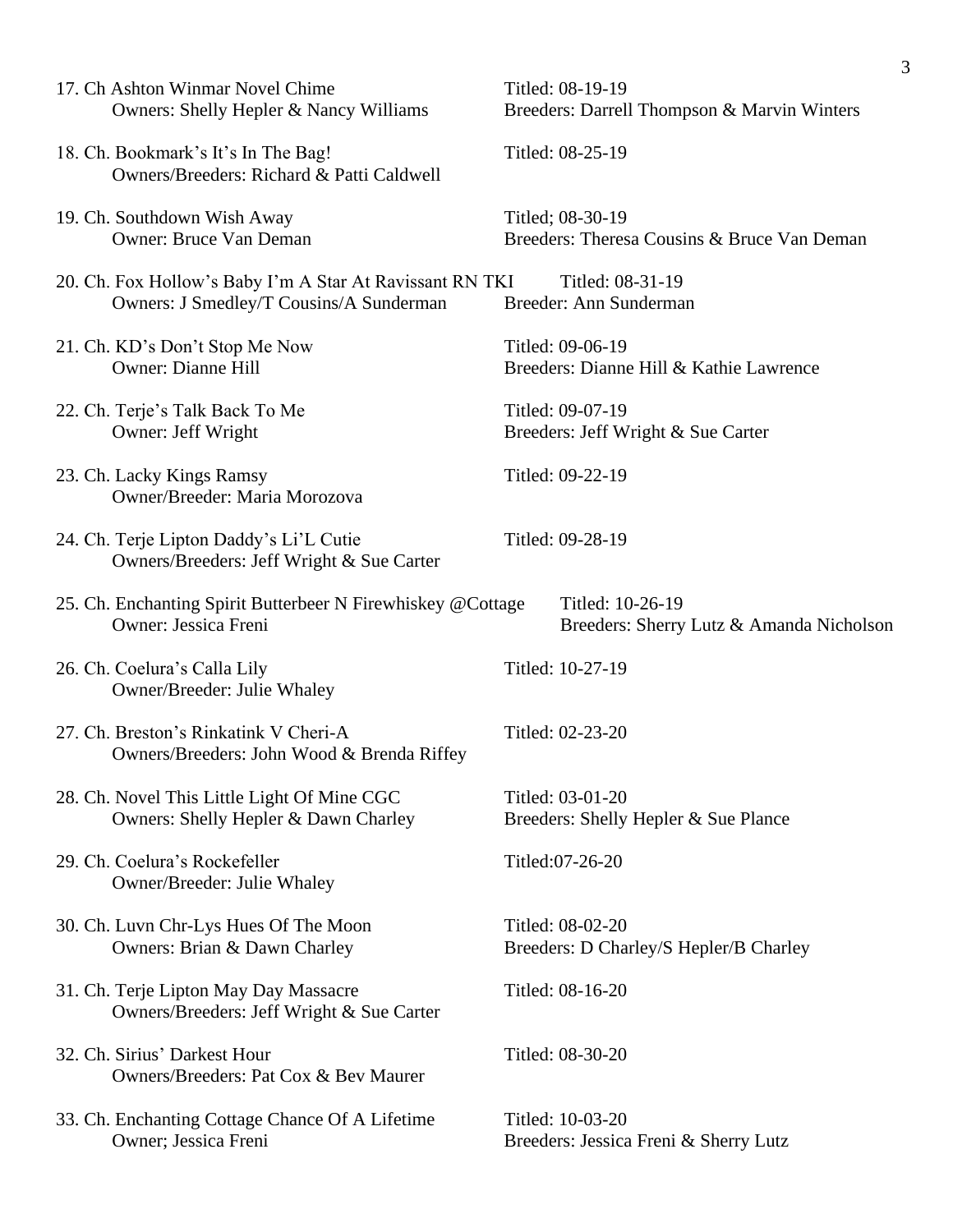| 34. Ch. Southdown Pay No Mind<br>Owner/Breeder: Bruce Van Deman       | Titled: 11-14-20 |
|-----------------------------------------------------------------------|------------------|
| 35. Ch. Sanchi Pretty Penelope<br>Owner/Breeder: Bonnie Miller        | Titled: 11-28-20 |
| 36. Ch. Southdown Tidy Mind<br>Owner/Breeder: Bruce Van Deman         | Titled: 12-05-20 |
| 37. Ch. Sanchi Lyric Of Ashton Winmar<br>Owner/Breeder: Bonnie Miller | Titled: 12-10-20 |
| 38. Ch. Sanchi Merry Madeline<br>Owner/Breeder Bonnie Miller          | Titled: 12-09-20 |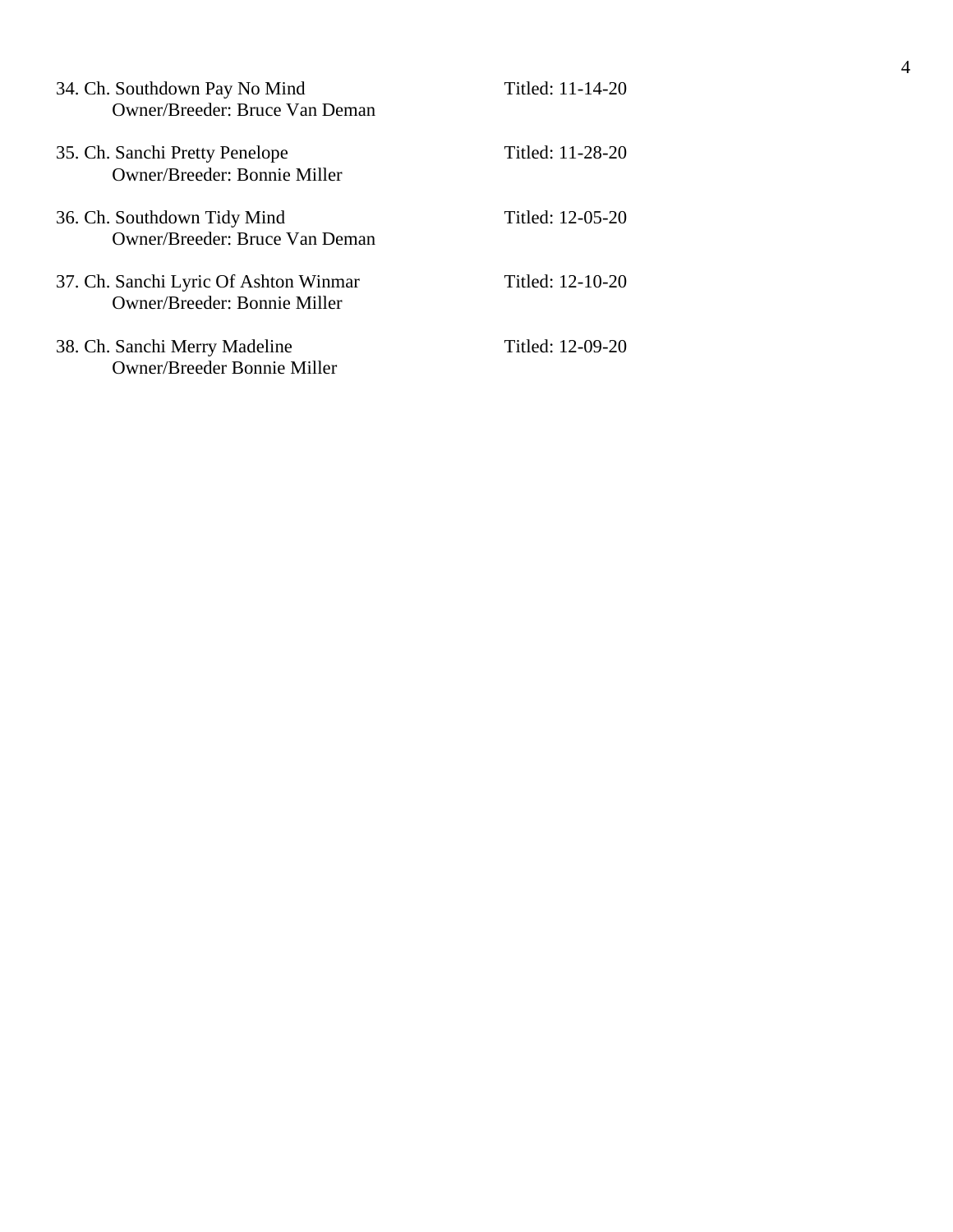#### **2019 & 2020 Performance Titles**

- 1. Ch. Caledonia's Mr. Bingley OA OAJ OF THDX CGCA TKE Titled: OAJ 02-24, NF 06-02, OA 11-02-19, OF 11-02-19, THDX 11-08-19, TKA 11-16-20, TKP 12-08-20, TKE 12-17-20 Owner: Denise Fitzgerald Breeders: Michael & Heather Reid
- 2. Ch. Cottage Es Don'T Step On The Mome Raths RN FDC CA CGCA TKA Titled: FDC 06-09-19, RN 10-06-19, CA 10-05-19 Owner: Jessica Freni Breeders: Jessica Freni/S Lutz/P Alleman
- 3. Ch. Eli-Fran's Lady Willow OA OAJ SWA SEE SBA SHDN THDN CGC Titled: SEA, SBA, SHDN 6-18/19-19, CGC 09-11-19, THDN 03-03-20, SEE 09-27-20, SWA 10-17-20 Owners/Breeders: Karen/Frank Pouder
- 4. Ch. Fox Hollow's Baby I'm A Star At Ravissant BN RA NA NAJ TKA Titled: RN 05-05-19, RI 09-07-19, NA 10-06-19, TKA 05-04-20, NAJ 09-25-20, BN, RA 11-14-20 Owners: J Smedley/T Cousins/A Sunderman Breeder: Ann Sunderman
- 5. Fox Hollow's Mr. Bennett OA OAJ OF NFP THDX CGCA TKE Titled: OA 10-13-19, OAJ 10-12-19, NFP 11-02-19, TKA 08-11-20, TKP 12-08-20, TKE 12-17-20 Owner: Denise Fitzgerald Breeder: Ann Sunderman
- 6. Enchanting Cottage Why Not Take A Chance @ Accio! CGC TKI Titled: CGC 12-19-19, TKN 05-29-20, TKI 06-01-20 Owners: Jessica Freni & Meghann Belser Breeders; Jessica Freni & Sherry Lutz
- 7. Enchangtingcottage Cloudy Witha Chance of Meatballs CGC ATT Titled: ATT 01-28-20, CGC 02-27-20 Owners: Jessica Freni & Joni Mauritz Breeders: Jessica Freni & Sherry Lutz
- 8. Caledonia's Boom! Shake The Room THD CGC TKI Titled: CGC 03-24-20, THDN 03-24-20, TKN 05-26-20, TKI 08-11-20, THD 12-07-20 Owners: D Fitzgerald/H Reid/M Reid Breeders: Michael & Heather Reid
- 9. McKiernan's Rebel Queen NAJ NF TKP Titled: TKP 05-21-19, NF 09-13-20, NAJ 12-18-20 Owner: Kari Selinger Breeders: D Hill/F Pouder/K Pouder
- 10. Luvn Chr-Lys Black Friday Special TKN Titled: TKN 05-04-20 Owners: Janelle Smedley & Dawn Charley Breeders: D Charley/D Johnson/J Hubbard
- 11. Enchanting Cottage Through The Wardrobe To Accio TKN Titled: TKN 06-01-20 Owners: Jessica Freni & Meghann Belser Breeders; Jessica Freni & Sherry Lutz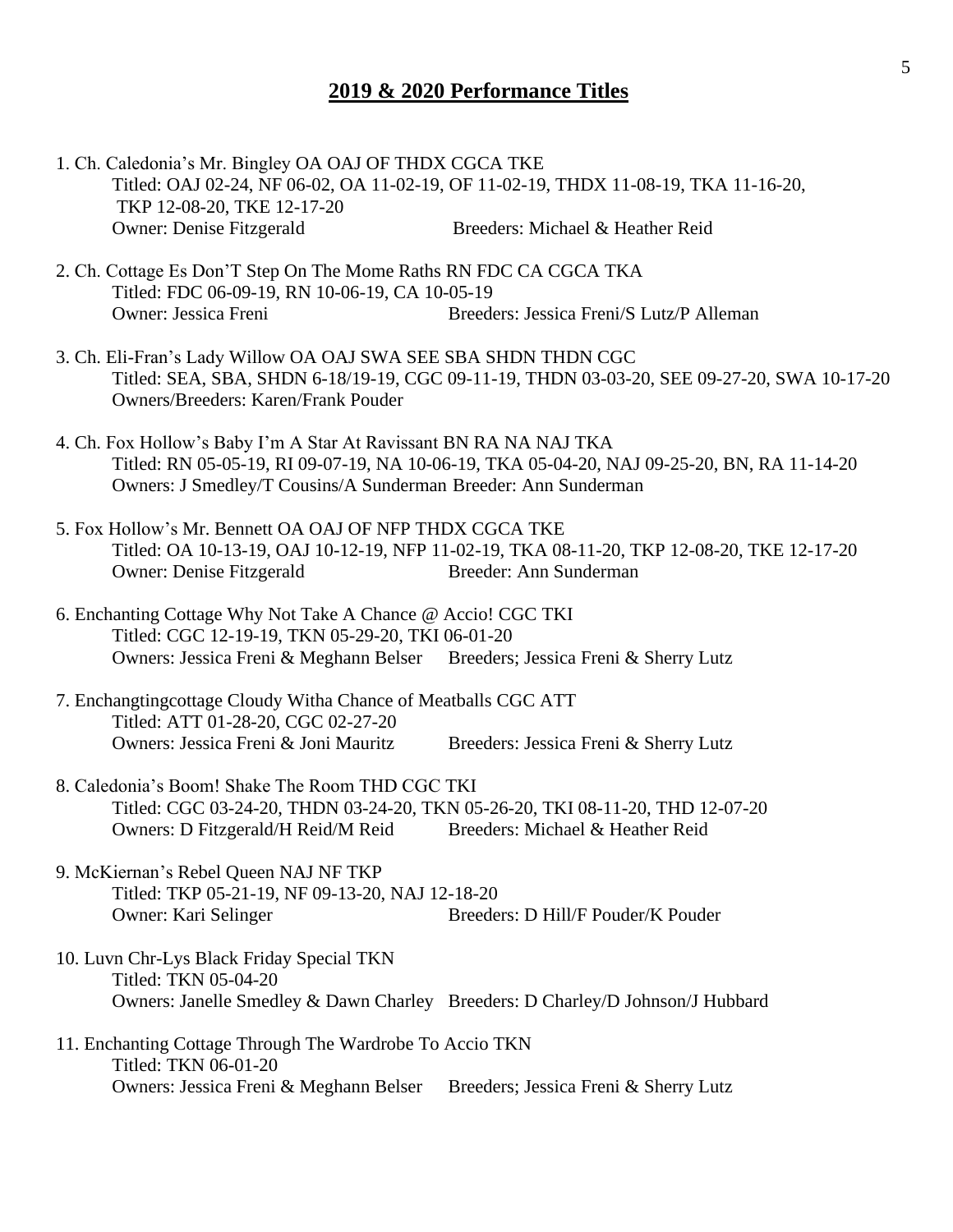#### **Exhibitor Of The Year Award**

The ETSCA has established a recognition program for ETSCA members who are owners or co-owners of dogs that have completed and been awarded AKC conformation, obedience, and performance titles. To qualify for Exhibitor of the Year Award, dogs must have been awarded their title within the preceding calendar year (January to December) and owners/ co-owners must be ETSCA members in good standing for the full calendar year of the award cycle. Award points will be tabulated based on the recorded ownership status of the dog at the time that the title was awarded within the calendar year. In the event of a tie in the number of titles, the outright winner will be the member who has solely owned the most titled dogs within the calendar period.

The winner and all members who are owners of at least two titled dogs will be officially recognized during the ETSCA National Specialty.

#### **2019 Exhibitor Of The Year Award**

Bonnie Miller, DVM, Sanchi English Toy Spaniels

#### **2019 Performance Exhibitor Of The Year Award**

Denise Fitzgerald

#### **2020 Exhibitor Of The Year Award**

Bruce Van Deman, Southdown English Toy Spaniels

#### **2020 Performance Exhibitor Of The Year Award**

Denise Fitzgerald

#### **Exhibitor Of The Year Award Winners**

- 1. Bruce Van Deman, Southdown English Toy Spaniels, 2010
- 2. Janelle Smedley, 2011
- 3. Bonnie Miller DVM, Sanchi English Toy Spaniels, 2012
- 4. Bonnie Miller DVM, Sanchi English Toy Spaniels, 2013
- 5. Bruce Van Deman, Southdown English Toy Spaniels, 2014
- 6. Bonnie Miller DVM, Sanchi English Toy Spaniels, 2015
- 7. Jeff Wright, Terje English Toy Spaniels, 2016
- 8. Jeff Wright, Terje English Toy Spaniels, 2017
- 9. Denise Fitzgerald, 2018
- 10. Bonnie Miller DVM, Sanchi English Toy Spaniels, 2019
- 11. Bruce Van Deman, Southdown English Toy Spaniels, 2020

#### **Performance Exhibitor of The Year Award Winners**

- 1. Denise Fitzgerald, 2019
- 2. Denise Fitzgerald, 2020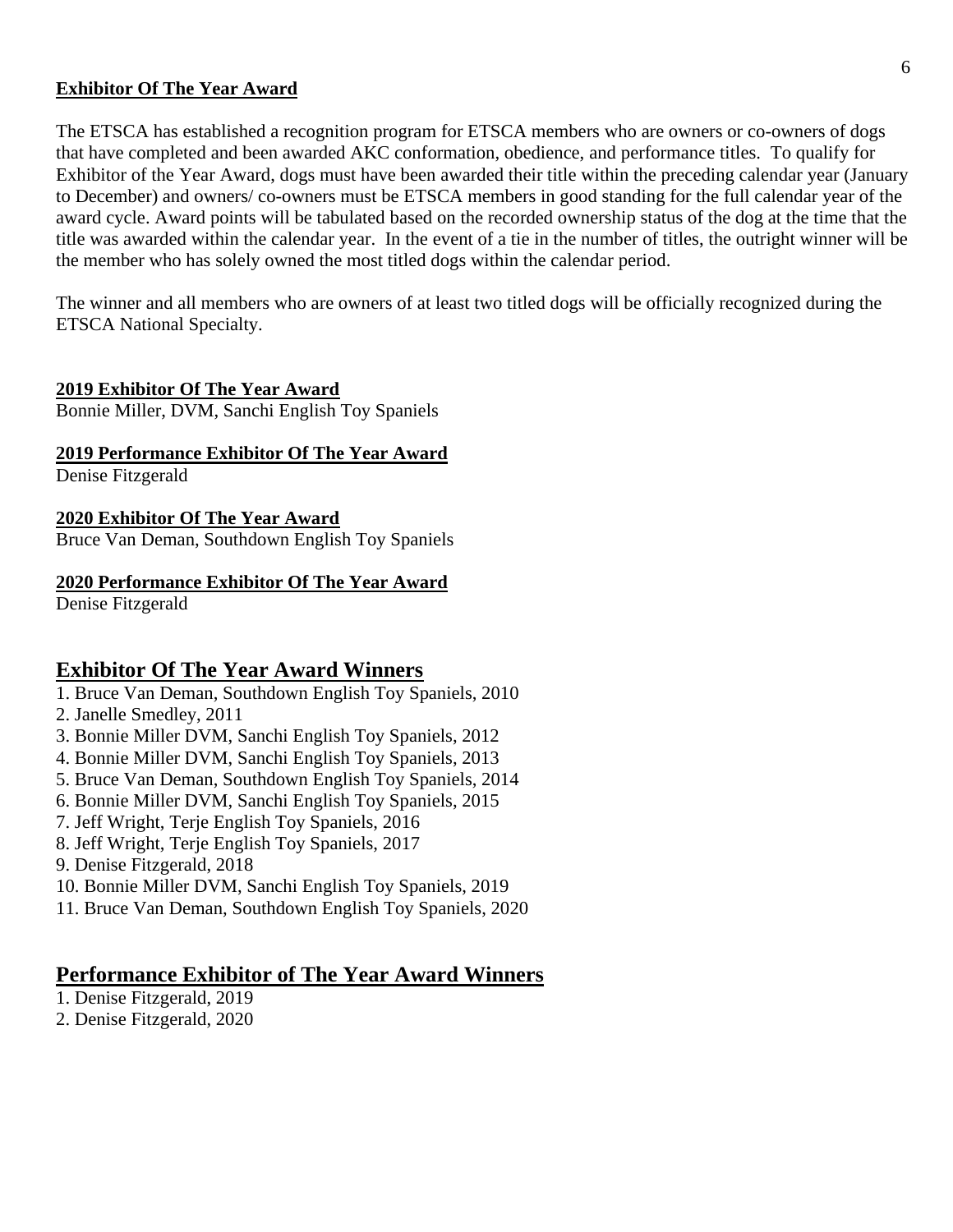#### **Breeders Title Sweepstakes**

The ETSCA is establishing a recognition program for ETSCA members who are breeders or co-breeders of dogs that have completed and been awarded AKC conformation, obedience, and performance titles. To qualify for the Breeders Title Sweepstakes, dogs must have been awarded their title within the preceding calendar year (January to December) and breeders of the dogs must be ETSCA members. The winner and all members who are breeders of at least two titled dogs will be officially recognized during the ETSCA National Specialty Weekend.

In the event of a tie in number of dogs bred the outright winner will be awarded to the breeder who has the most dogs solely bred by that individual.

#### **2019 Breeders Title Sweepstakes**

Bonnie Miller, DVM, Sanchi English Toy Spaniels

#### **2019 Performance Breeders Title Sweepstakes**

Frank & Karen Pouder, Eli-Fran English Toy Spaniels

#### **2020 Breeders Title Sweepstakes**

Bruce Van Deman, Southdown English Toy Spaniels

#### **2020 Performance Breeders Title Sweepstakes**

Ann Sunderman, Fox Hollow English Toy Spaniels

### **Breeders Sweepstakes Award Winners**

- 1. Jane Naimark, Adair English Toy Spaniels, 2006
- 2. Dawn Glaser-Falk, Rumriver English Toy Spaniels, 2007
- 3. Frank & Karen Pouder, Eli-Fran English Toy Spaniels, 2008
- 4. Frank & Karen Pouder, Eli-Fran English Toy Spaniels, 2009
- 5. Jane Naimark, Adair English Toy Spaniels, 2010
- 6. Jane Naimark, Adair English Toy Spaniels, 2011
- 7. Frank & Karen Pouder, Eli-Fran English Toy Spaniels 2012
- 8. Bonnie Miller DVM, Sanchi English Toy Spaniels 2013
- 9. Bonnie Miller DVM, Sanchi English Toy Spaniels 2014
- 10. Bonnie Miller DVM, Sanchi English Toy Spaniels 2015
- 11. Bonnie Miller DVM, Sanchi English Toy Spaniels 2016
- 12. Jeff Wright, Terje English Toy Spaniels, 2017
- 13. Ann Sunderman, Fox Hollow English Toy Spaniels, 2018
- 14. Bonnie Miller DVM, Sanchi English Toy Spaniels 2019
- 15. Bruce Van Deman, Southdown English Toy Spaniels, 2020

## **Performance Breeders Sweepstakes Award Winners**

- 1. Frank & Karen Pouder, Eli-Fran English Toy Spaniels 2019
- 2. Ann Sunderman, Fox Hollow English Toy Spaniels, 2020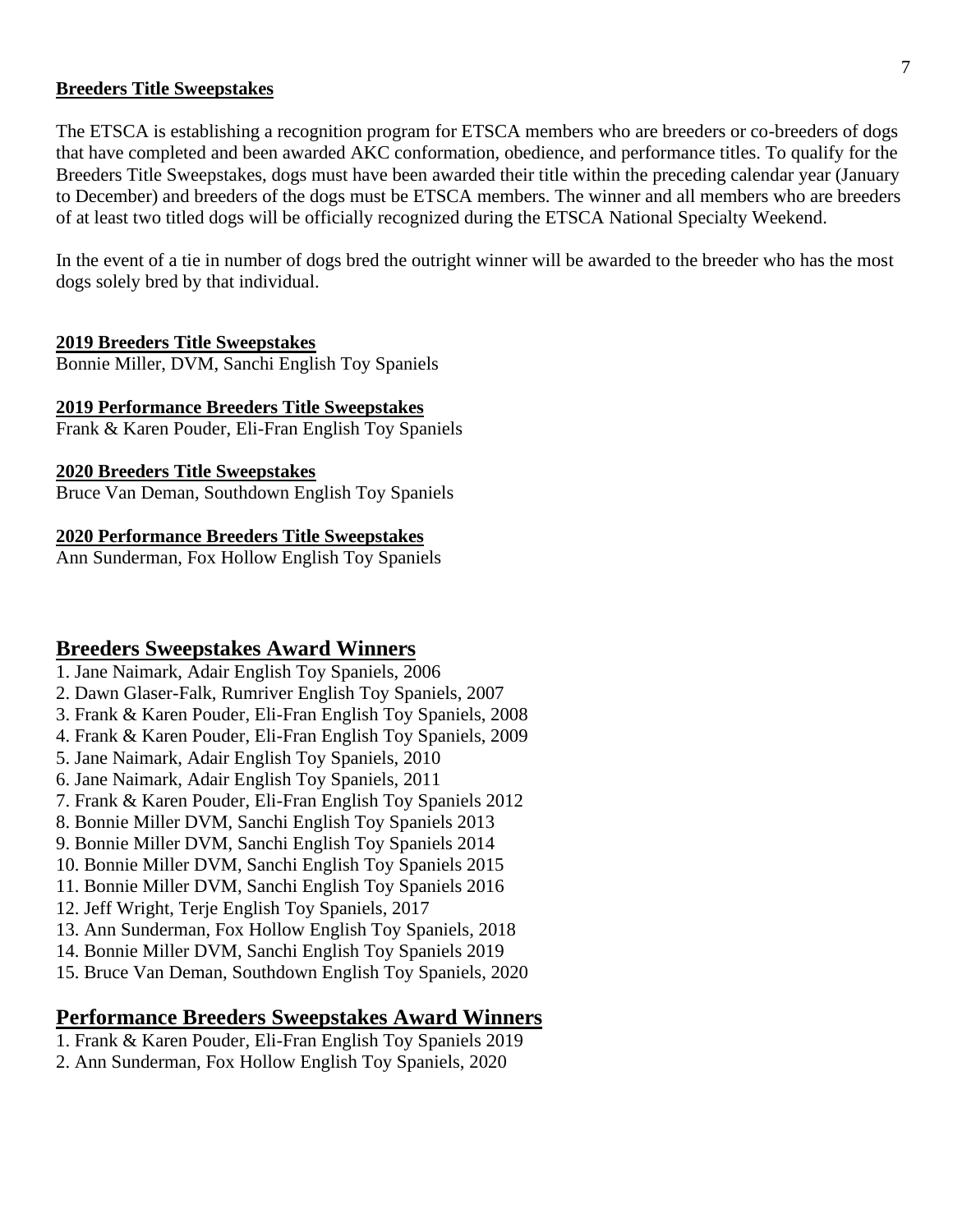#### **Lifetime Achievement Award Winner 2021**

The Lifetime Achievement award is presented to an individual who has distinguished herself or himself through outstanding contributions to further or enhance the present well-being or future well-being of the English Toy Spaniel breed and the English Toy Spaniel Club of America.

This award will recognize dedication, advocacy, accomplishment, and long-term involvement in the English Toy Spaniel breed, along with outstanding contribution to the ETSCA and the sport of pure-bred dogs on the local, national, and global levels.

Nominees are selected by a jury of peers. Nominations for this prestigious award are accepted annually and presentation of the Lifetime Achievement Award occurs during the National Specialty.

The Lifetime Achievement Award is the most prestigious award and highest level of honor that the English Toy Spaniel Club of America can bestow upon an individual member.

Karen came from a family of cocker spaniel lovers and started with an interest in obedience. She started working for the Loujon Kennel and showed their English Cocker and English Springer Spaniels. Eventually this kennel was willed to Karen, and she had success showing and breeding, including 3 BIS Springers.



In 1997 Karen began handling for Vanessa Weber with Archer, Ch. Little Artist de Vilfloriane. After much success with Archer, Karen obtained her first ETS from Sue Jackson. This dog was her David, Ch. Suruca's Dance Master, he cemented her great fondness for the Ruby dogs and did his fair share of winning.

Karen began her breeding of ETS by leasing a bitch form Sue Plance to breed to Archer. This litter produced Ch. Loujon Backroad Adventure, Venture. He went on to become one of the top winning dogs of all time for our breed, including 19 all-breed BIS, 2 National Specialty Breed wins and obtaining his ROM with 11 champion offspring.

Venture was bred to a French import and produced Pari, Ch. Loujon Backroad to Paris. Pari won 4 all-breed BIS and several regional specialties. Next came GCH Ch. Loujon Thornwood Little Jacob, who won 2 all-breed BIS, several Reserve BIS and 2 National Specialty Breed wins in 2012 and 2014. He won the variety at the 2015 National Specialty. He has also been a very influential sire.

Karen's passion and devotion to the ETS has been very consistent over the years. She has amassed not only an impressive winning record within the breed but also produced several top winning dogs. Karen and Venture opened doors for this breed in the show world. She showed judges English Toy Spaniels were a force to be reckoned with.

Congratulations!!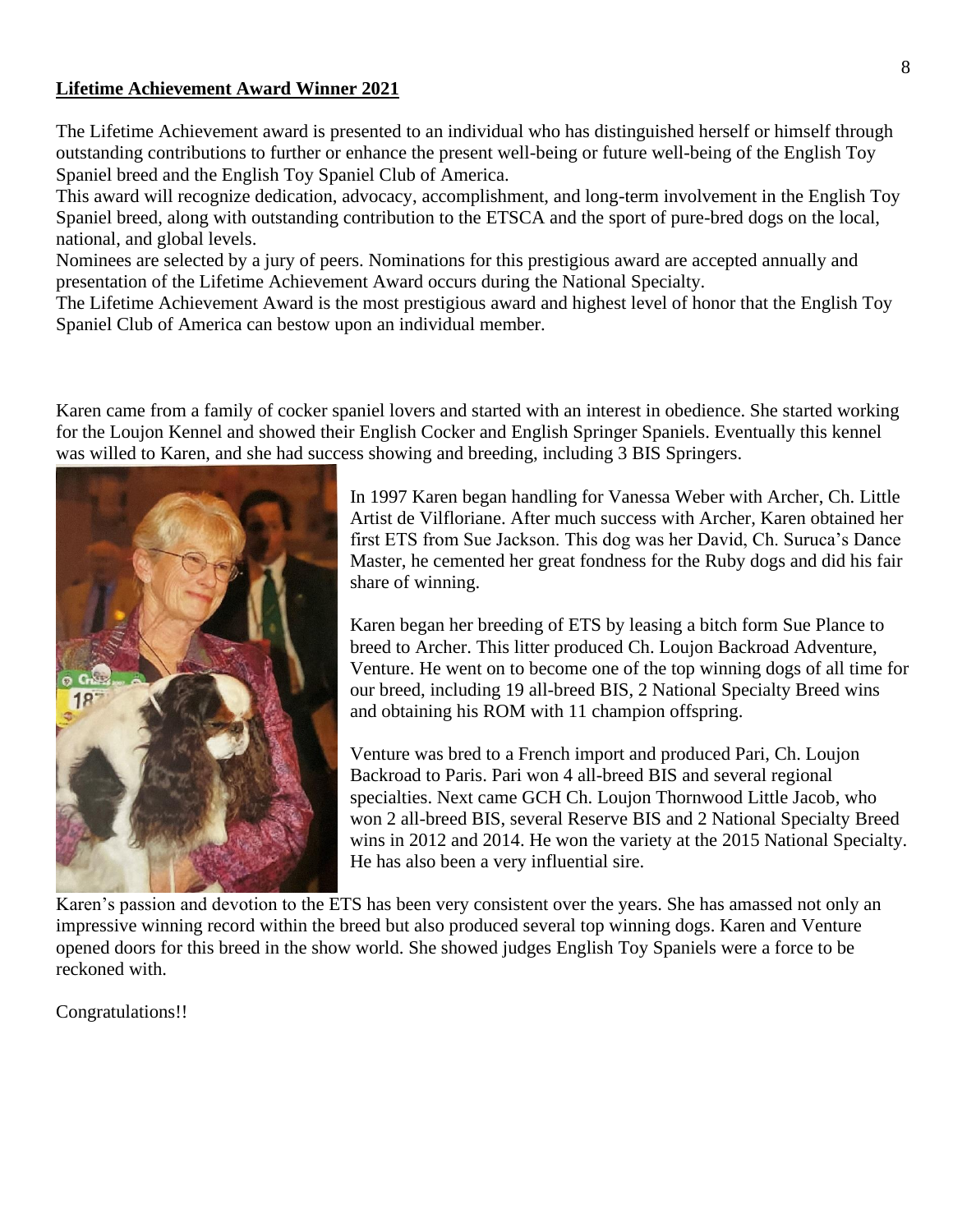#### **Lifetime Achievement Award Winners**

- 1. Sue Jackson, Suruca English Toy Spaniels, 2007
- 2. Tom O'Neal & Ron Fabis, Dreamridge English Toy Spaniels, 2008
- 3. Jamie Ward, Thornwood English Toy Spaniels 2009
- 4. Pauline Patterson, Amerglo English Toy Spaniels 2010
- 5. Mary Hoagland, Luary English Toy Spaniels 2012
- 6. Frank & Karen Pouder, Eli -Fran English Toy Spaniels 2015
- 7. Bruce Van Deman, Southdown English Toy Spaniels 2016
- 8. Susan Plance, Backroads English Toy Spaniels 2017
- 9. Thomas Kilcullen, Ebonwood English Toy Spaniels 2018
- 10. Karen Miller, Loujon English Toy Spaniels, 202 1

#### **Outstanding Sportsmanship Award Winners**

- 1. Mary Hoagland 2008
- 2. Curt Miller 2009
- 3. Sue Jackson 2010
- 4. Barbara Lorscheider 2012
- 5. Janelle Smedley 2013
- 6. Jane Naimark 2014
- 7. Kathie Lawrence 2015
- 8. Susan Plance 2016
- 9. Dianne Hill 2017
- 10. Ron Morgan 2018
- 11. Debora Bell 2019

#### **2020 Register Of Merit**

Ch. Tudorhurst Tabasco At Sanchi ROM GC H Ch. Sanchi Flamboyant Felicia Ch. Sanchi Phantastic Philomena GCHG Ch. Sanchi Pleasant Surprise Ch. Sanchi Surprise Package Ch. Sanchi Uptown Girl Ch. Sanchi Wiggle Wiggle Ch. Sanchi Rollicking Rosie Ch. Sanchi Just Joshua Ch. Sanchi Scarlet Sangarita Ch. Sanchi Worth The Wait Ch. Sanchi Pretty Penelope Ch. Sanchi The Good Witch at Kenjockety Ch. Sanchi Careless Whispers Ch. Southdown Pay No Mind Ch. Southdown Tidy Mind Ch. Southdown Mind The Time

GCHB Ch. Southdown Comes To Mind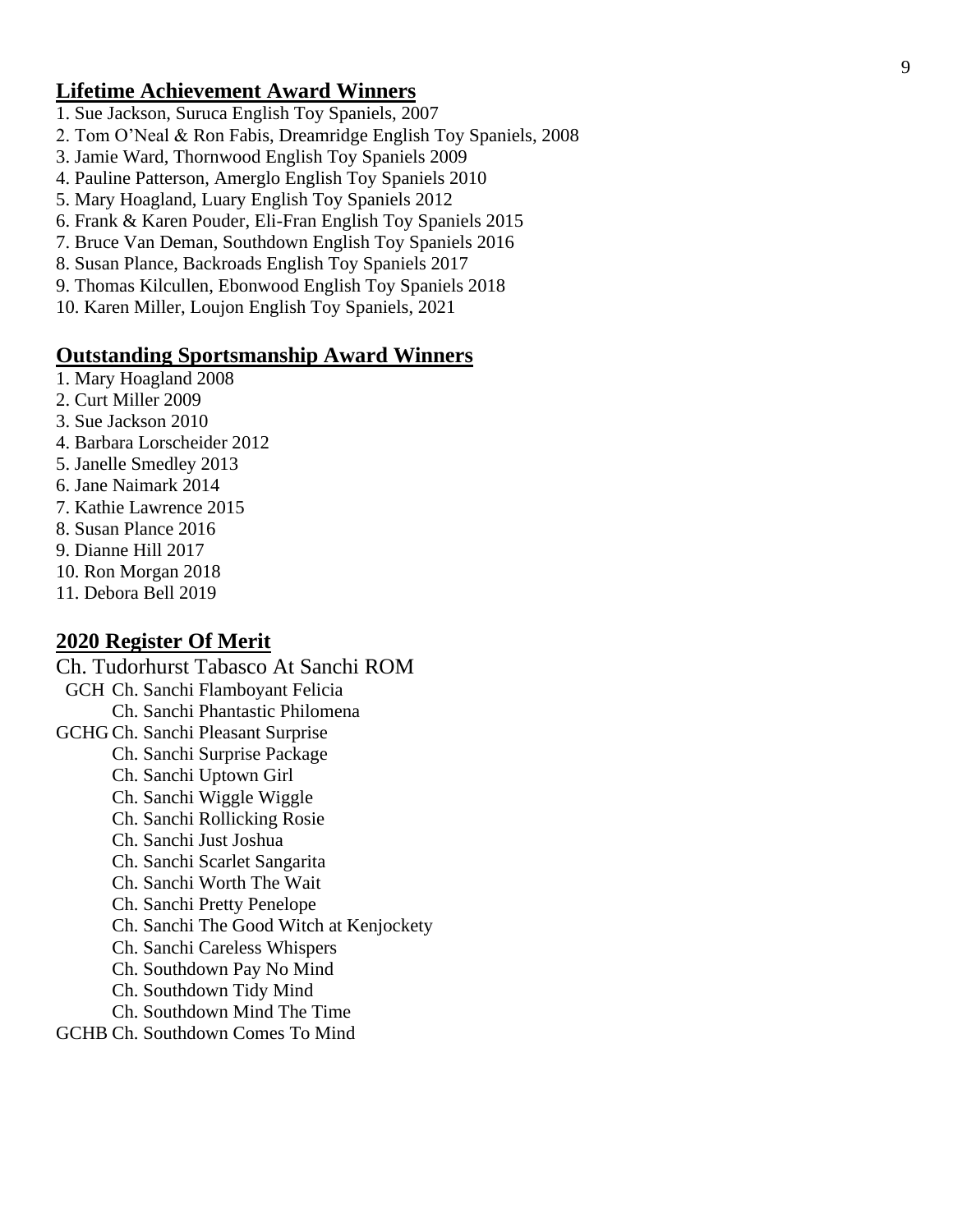# **2019 & 2020 Grand Champions**

| <b>GCHB CH Sanchi Tantalizing Truffle</b>         | $01-06-19$     |
|---------------------------------------------------|----------------|
| <b>GCH CH Tudorhurst Porthos of Sanchi</b>        | $03-03-19$     |
| <b>GCH CH Southdown Ready Set Reign</b>           | $03-15-19$     |
| GCHB CH Peri's Big Shot                           | $03-20-19$     |
| <b>GCHS CH Sirius Black Tie Affair</b>            | $04-07-19$     |
| GCH CH Clussexx Cream Of The Crop                 | $04 - 26 - 19$ |
| <b>GCH CH Sanchi Prudent Prudence</b>             | $04 - 27 - 19$ |
| GCHB CH Cheri-A Wingo Lord Paddington             | $05 - 24 - 19$ |
| <b>GCHB CH Clussexx Cream Of The Crop</b>         | $06-13-19$     |
| <b>GCH CH Caledonia's Flower Power</b>            | $06-16-19$     |
| GCH CH Cheri-A Wingo Lord O'Henry Marchog         | $07-20-19$     |
| <b>GCH CH Southdown Dark Horse</b>                | $09-09-19$     |
| <b>GCH CH Marchog Macdenim</b>                    | $09-06-19$     |
| <b>GCH CH Ashton Winmar Novel Chime</b>           | $11 - 24 - 19$ |
| GCHB CH San-Chi's Tribute To Adair                | $11-30-19$     |
| <b>GCHB CH Tudorhurst Porthos of Sanchi</b>       | $12 - 01 - 19$ |
| <b>GCHB CH Southdown Ready Set Reign</b>          | $02 - 08 - 20$ |
| GCHS CH Peri's Big Shot                           | $07 - 30 - 20$ |
| <b>GCH CH Clussexx School Yard Sweetheart</b>     | $08-02-20$     |
| GCH CH Coelura's Rockefeller                      | $08-29-20$     |
| <b>GCHS CH Southdown Ready Set Reign</b>          | $11 - 21 - 20$ |
| GCHS CH San-Chi's Tribute To Adair                | 12-06-20       |
| GCH CH Clussexx The Great Houdini From Flivverway | $12 - 10 - 20$ |

# **2019 BIS**

| GCHB CH Cheri-A Wingo Lord Paddington    | $07-12-19$ |
|------------------------------------------|------------|
| <b>GCHS CH Southdown Ready Set Reign</b> | 07-28-19   |

### **2019 & 2020 RBIS**

GCHS CH Southdown Ready Set Reign

03 -02 -19 07 -27 -19 11 -24 -19 12 -02 -19 10 -02 -20 11 -15 -20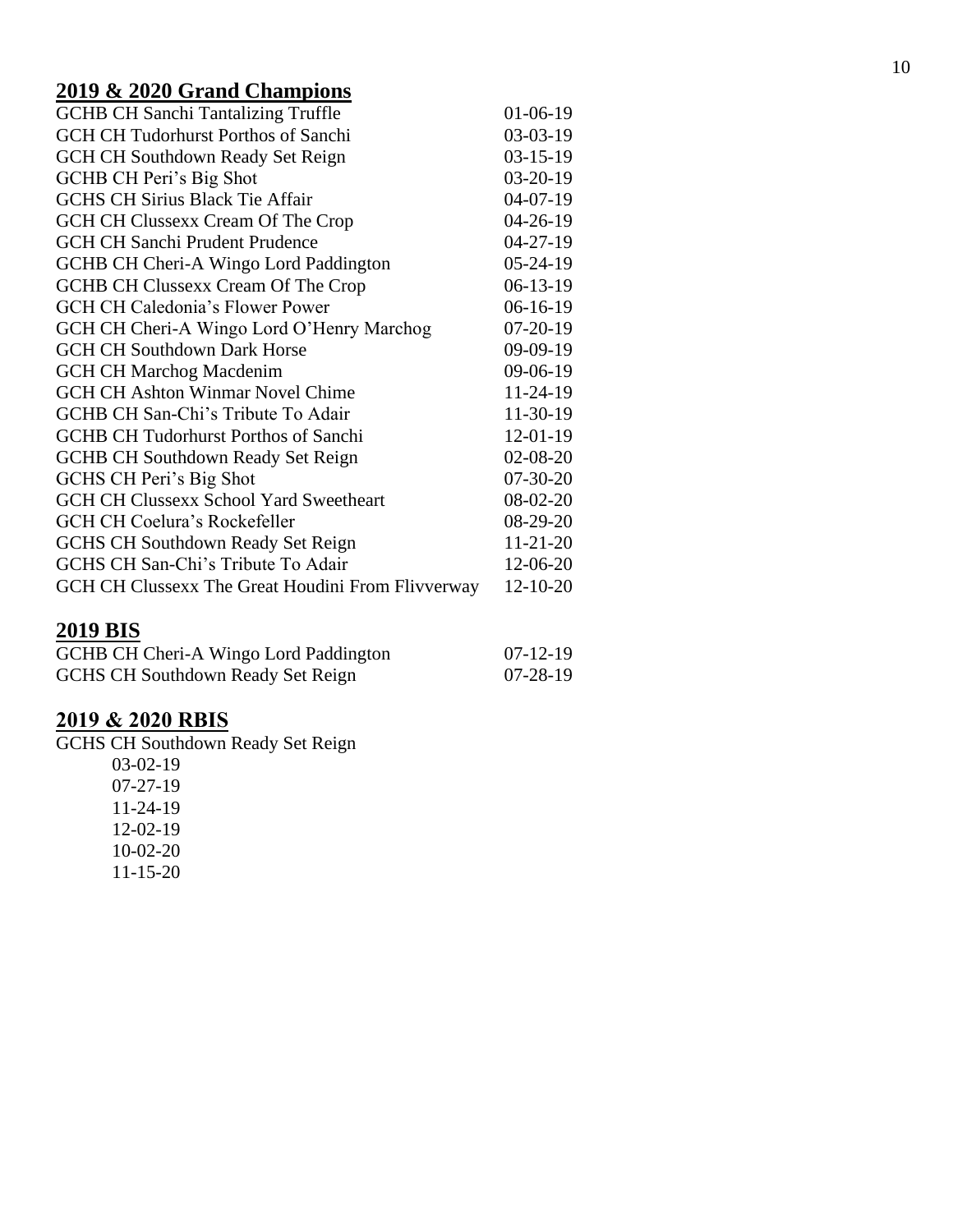## **2019 ETSCA Member Top Dog Prince Charles or Blenheim in Breed**

GCHB CH Cheri-A Wingo Lord Paddington

**2019 ETSCA Member Top Bitch Prince Charles or Blenheim in Breed** GCHB CH Clussexx Cream Of The Crop

**2019 ETSCA Member Top Dog King Charles or Ruby in Breed** GCH CH Marchog Macdenim

**2019 ETSCA Member Top Bitch King Charles or Ruby in Breed**

GCH CH Caledonia's Flower Power

**2019 Top Owner Handler**

Richard LeBeau

**2019 Top Performance Dog**

CH Caledonia's Mr. Bingley OA OAJ OF THDA CGCA TKI

# **2019 Puppy Of The Year**

McKiernan's Rebel Queen TKP

**2020 ETSCA Member Top Dog Prince Charles or Blenheim in Breed** GCHS CH Southdown Ready Set Reign

**2020 ETSCA Member Top Bitch Prince Charles or Blenheim in Breed** CH Sanchi Pretty Penelope

**2020 ETSCA Member Top Dog King Charles or Ruby in Breed** GCHS CH San-Chi's Tribute To Adair

**2020 ETSCA Member Top Bitch King Charles or Ruby in Breed** GCH CH Luvn Chr-Lys Novel Twinkle Lil Star

**2020 Top Owner Handler**

Jody Davidson

**2020 Top Junior Handler**

Victoria Cummard

# **2020 Top Performance Dogs**

CH Caledonia's Mr. Bingley OA OAJ OF THDX CGCA TKE Fox Hollow's Mr. Bennet OA OAJ OF NFP THDX CGCA TKE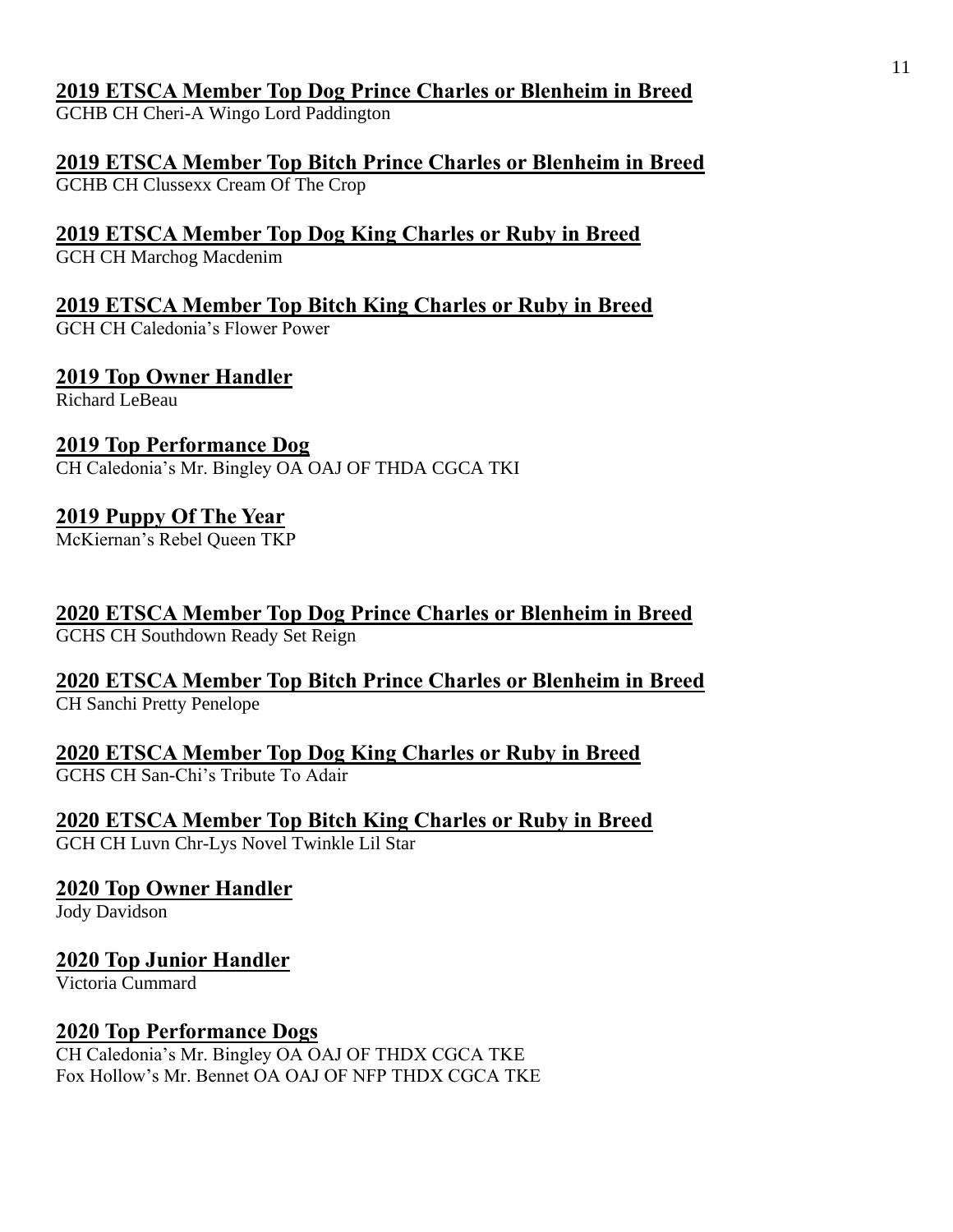## **English Toy Spaniel Club of America National Specialty Show Judge: Mr. Richard LeBeau May 23, 2019**

**Best of Breed in National Specialty Show** Ch. Cheri A-Wingo Lord Paddington

**Best of Opposite Sex to Best of Breed in Specialty Show** Ch. Caledonia's Flower Power

**Best Puppy in Specialty Show** Luvn Chr-Lys Hues Of The Moon

**Best Bred By Exhibitor** Southdown Sun Blossom

**Best Veteran** Kenjockety Private Eye

**Best Owner Handler** Ch. Cheri A-Wingo Lord Paddington

**Best Junior Handler** Gabby Horve

**Regular Classes Blenheim & Prince Charles**

**Best of Variety** Ch. Cheri A-Wingo Lord Paddington

**Best of Opposite Sex** Ch. Clussexx Cream Of The Crop

**Select Dog** Ch. Southdown Ready Set Reign

**Select Bitch** Ch. Legacy Divine Design

**Winners Dog** Clussexx Super Trooper

**Reserve Winners Dog** Marsward Mutiny

**Winners Bitch/Best of Winners** Terje Lipton Daddy's Li'L Cutie

**Reserve Winners Bitch** Southdown Wish Away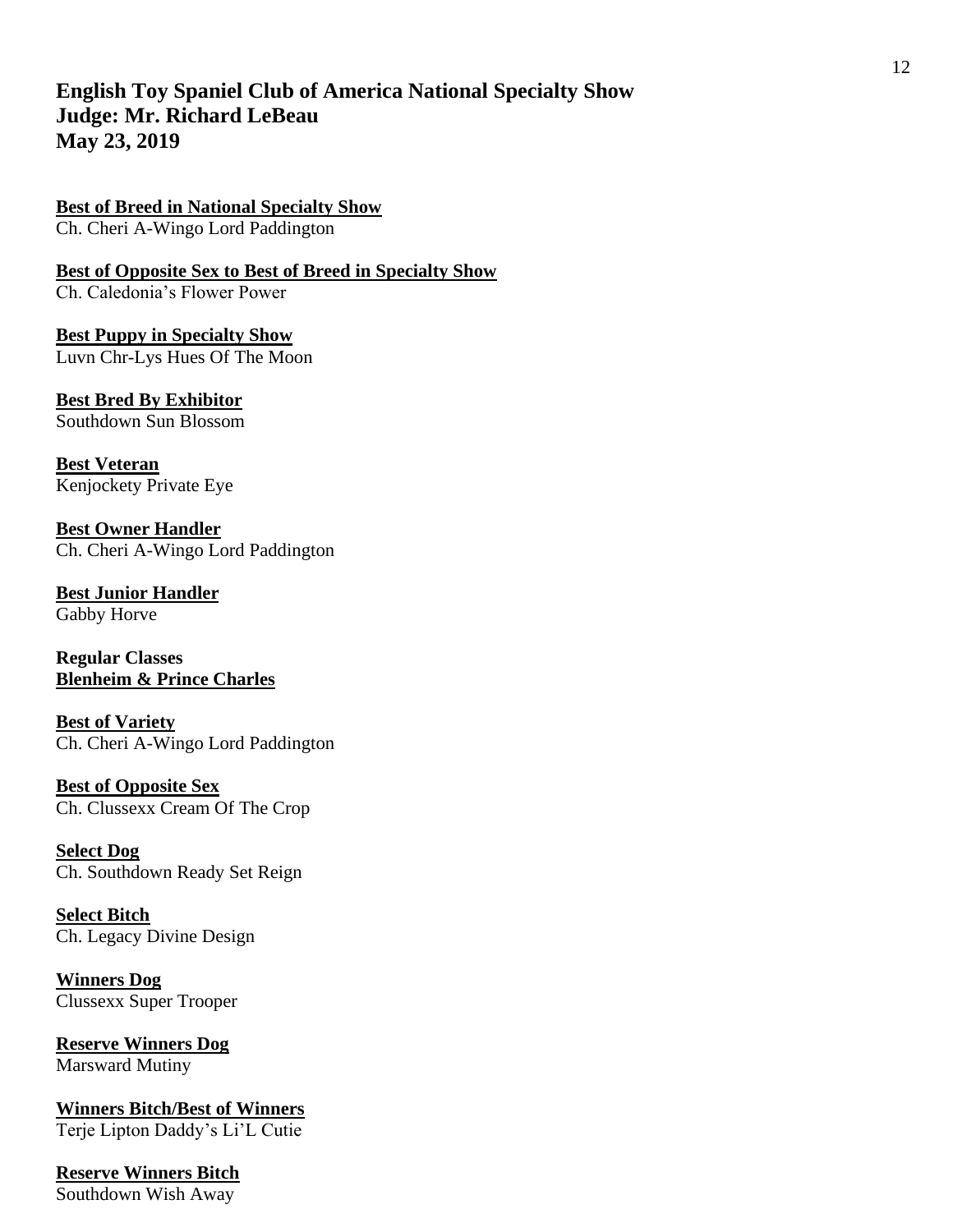**Best Owner-Handled in Variety** Ch. Cheri A-Wingo Lord Paddington

### **King Charles and Ruby**

**Best of Variety** Marchog Macdenim

**Best of Opposite Sex** Ch. Caledonia's Flower Power

**Select Dog** GCHS Mt Legacy Firenze

**Select Bitch** Ch. Sirius Isabella Rose

**Award Of Merit** GCH Southdown Fait Accompli

**Best of Winners Dog/Winners Dog** Marchog Macdenim

**Reserve Winners Dog** Adair's Suruca I'm Buddy

**Winners Bitch** Legacy Black Velvet

**Reserve Winners Bitch** Southdown Sun Blossom

**Best Owner-Handled in Variety** GCHS CH Mt Legacy Firenze

### **Sweepstakes**

**English Toy Spaniel Club Of America National Specialty Judge: Mrs. Dianne Hill May 23, 2019**

**Best in Sweepstakes** Southdown Sun Blossom

**Best of Opposite Sex to Best in Sweepstakes** Luvn Chr-Lys Hues Of The Moon

**Best of Variety (B & PC)** Luvn Chr-Lys Hues Of The Moon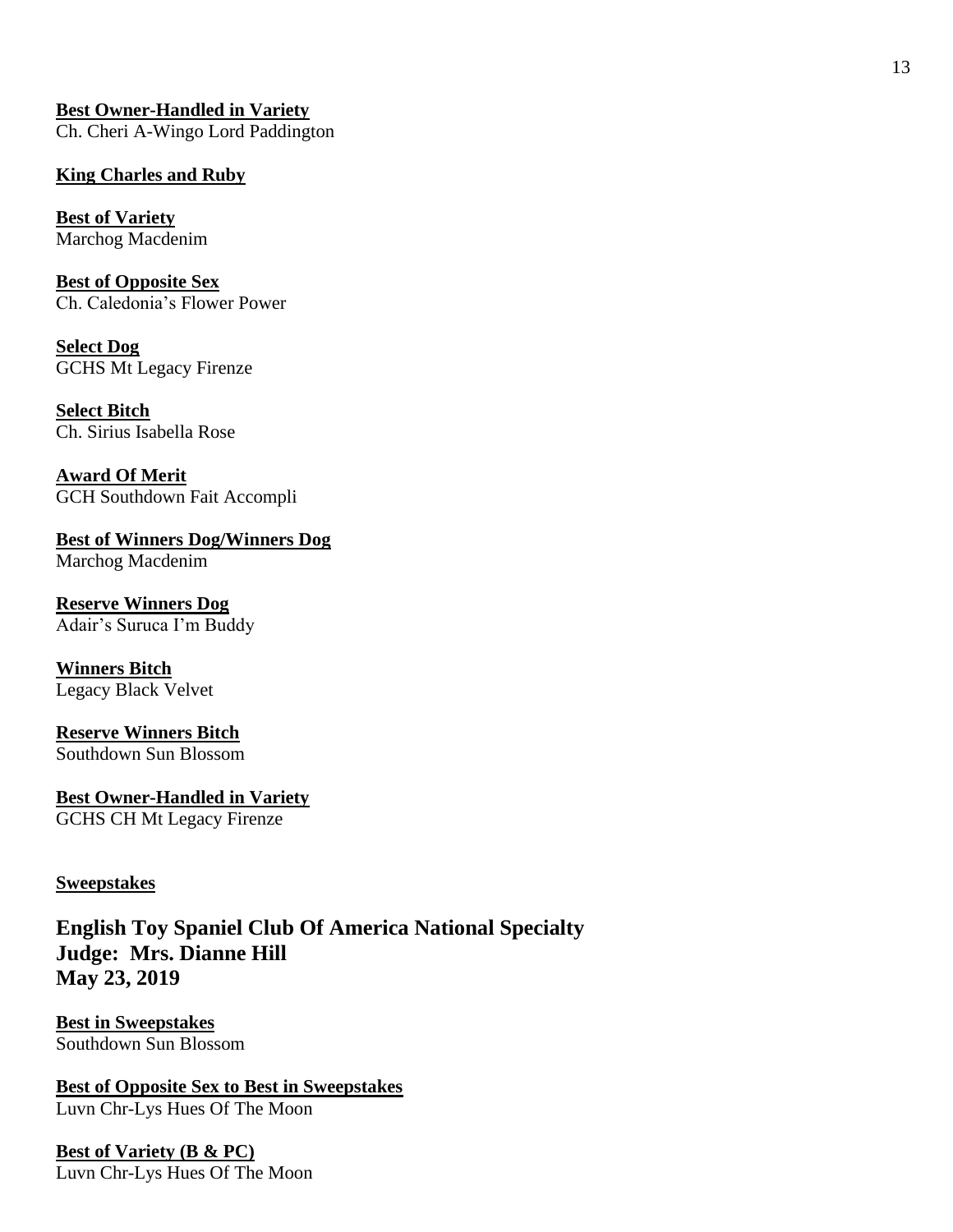## **2019 Prince Charles/Blenheim Breed Standings (Canine Chronicle) Top 20 \* non-member**

| 1 GCHB CH Cheri-A Wingo Lord Paddington | J Wood/*W Goddyn/*B Riffey    |
|-----------------------------------------|-------------------------------|
| 2 GCH CH Southdown Ready Set Reign      | <b>B</b> Van Deman/G Jones    |
| 3 GCHB CH Tudorhurst Porthos of Sanchi  | <b>B</b> Miller               |
| 4 GCHB CH Peri's Big Shot               | *A Toner/P Rismyhr            |
| 5 GCHB CH Clussexx Cream Of The Crop    | P Caldwell/R Caldwell         |
| 6 GCH Beauprix Legend Of London         | R LeBeau/M White              |
| 7 GCH CH Southdown Dark Horse           | <b>B</b> Van Deman/T Cousins  |
| 8 CH Clussexx Safe And Sound            | *E Link                       |
| 9 CH Terje Lipton Daddy's Li'L Cutie    | * S Carter/J Wright           |
| 10 CH Legacy Quiet Riot                 | *D Lindemaier                 |
| 10 GCH CH Loujon California Dreamin'    | K Miller/*K Jaeger/*R Arves   |
| 12 CH Travtana Breaking News            | *K Conrad                     |
| 13 GCH CH Sanchi Prudent Prudence       | <b>B</b> Miller               |
| 14 CH Legacy Irish Cream                | *A Barr/*D Stevens Lindemaier |
| 15 Sequel The Queen's Knickers          | *D Moran/*D Moran             |
| 16 CH Sirius Swashbuckler               | S Stowe/P Cox/B Maurer        |
| 16 CH Sanchi Fantastic Fritz            | <b>B</b> Miller               |
| 16 Terje Lipton May Day Massacre        | * S Carter/J Wright           |
| 19 CH Nishi Des Trois Maillets          | J Whaley                      |
| 19 CH Marsward Mutiny                   | *M Tuesley/*J Swaine          |
|                                         |                               |

Canine Chronicle ® All Rights Reserve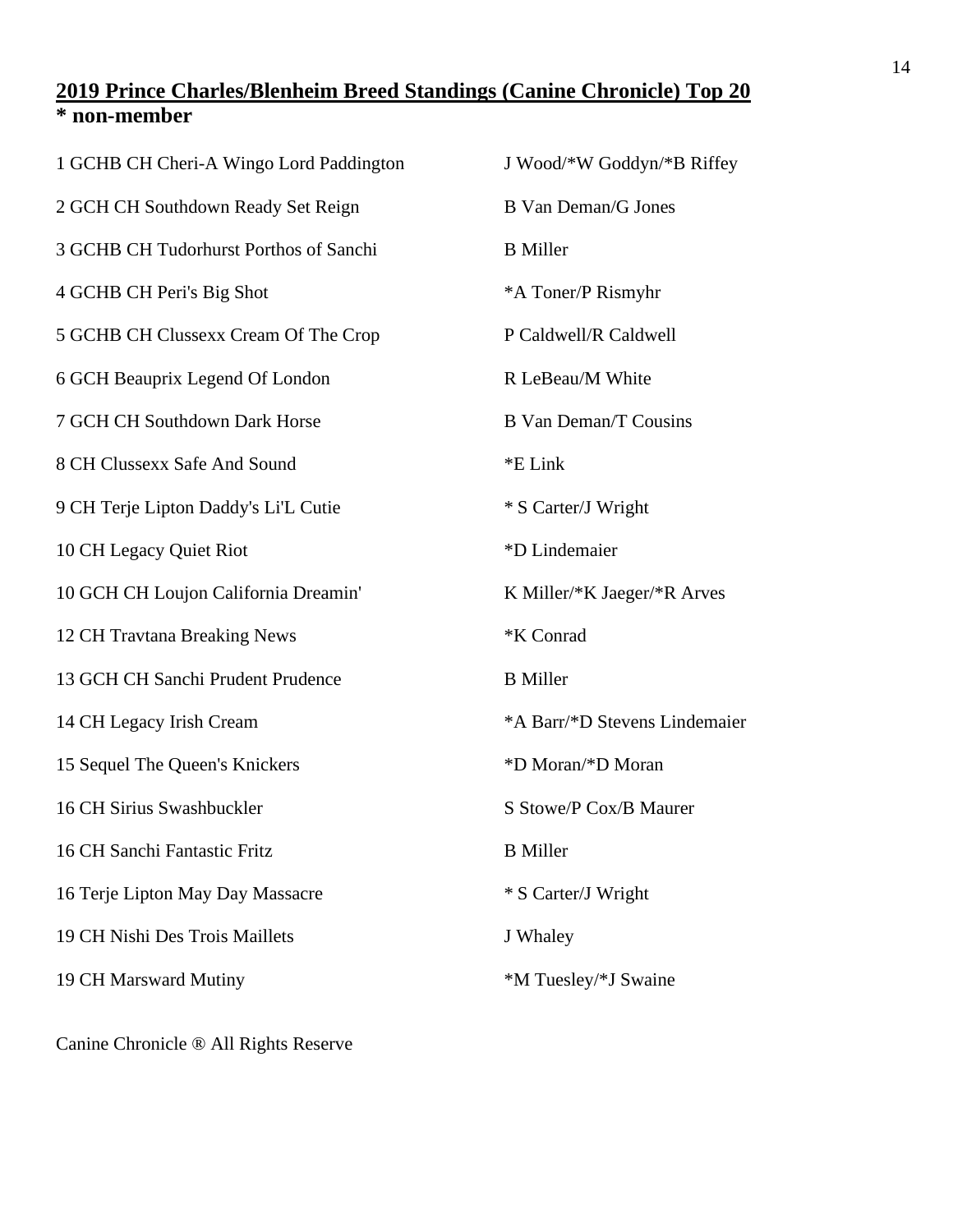## **King Charles/Ruby Breed Standings (Canine Chronicle) Top 20 \*non-member**

| 1 GCH CH Marchog Macdenim                       | M Morozova/*M Rasmussen              |
|-------------------------------------------------|--------------------------------------|
| 2 GCHS CH Sirius Black Tie Affair               | Cox/B Maurer/*M Rasmussen/M Morozova |
| 3GCHB CH San-Chi's Tribute To Adair             | <b>B</b> Miller                      |
| 4 GCH CH Magic Montana's Party Below The Border | *M Rasmussen                         |
| 5 GCH CH Caledonia's Flower Power               | Reid/M Reid                          |
| 6 GCH CH Ashton Winmar A Novel Of Hope          | *D Thompson/*M Winters/*N Williams   |
| 7 CH Enchanting-Talavera's Once Upon A Dream    | *S Lutz/J Freni/M Belser             |
| 8 GCHS CH Southdown Fait Accompli               | <b>B</b> Van Deman                   |
| 9 GCH CH Elvish Concord Ambassador              | *C Randall/*M Rasmussen              |
| 10 CH Charisma's The Red Dragon                 | *D Rubendall/*A Deeds                |
| 11 GCHS CH Mt Legacy Firenze                    | *D Stevens Lindemaier                |
| 11 GCHB CH Sanchi Tantalizing Truffle           | <b>B</b> Miller                      |
| 13 CH Ashton Winmar Double D Bree               | *J Toebben/*D Duffey                 |
| 13 Danaho's Zigeuner                            | *D Hopkins                           |
| 13 CH Magic Montana's It's In The Bag           | *D Nuss                              |
| 13 Charisma's Rockin In The Usa                 | *D Rubendall/*A Galioto              |
| 17 GCH CH Tudorhurst Black Pearl At Sanchi      | <b>B</b> Miller                      |
| 17 GCHB CH Novel All Aquiver                    | S Hepler                             |
| 17 CH Novel Oh What A Knight At Caledonia       | H Reid/M Reid                        |
| 17 Legacy Bullet Proof                          | *D Stevens Lindemaier                |
|                                                 |                                      |

Canine Chronicle ® All Rights Reserve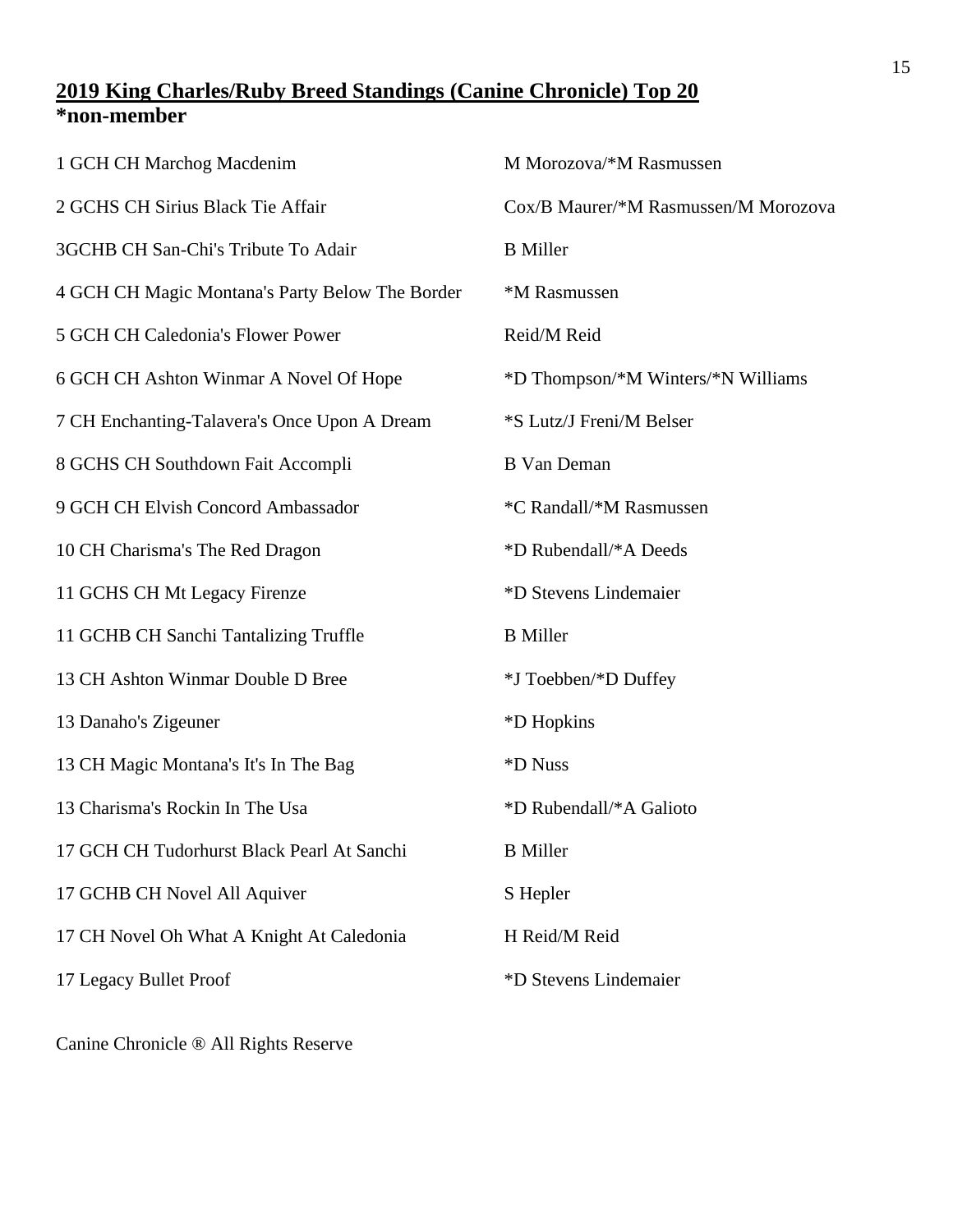# **2020 Prince Charles/Blenheim Breed Standings (Canine Chronicle) Top 20 \* non-member**

| 1 GCHS CH Southdown Ready Set Reign                                                             | <b>B</b> Van Deman/G Jones        |
|-------------------------------------------------------------------------------------------------|-----------------------------------|
| 2 GCHS CH Peri's Big Shot                                                                       | *A Toner/P Rismyhr                |
| 3 GCHB CH Tudorhurst Porthos of Sanchi                                                          | <b>B</b> Miller                   |
| 4 GCH CH Clussexx The Great Houdini From Flivverway                                             | J Davidson/*S Davidson/*A Cummard |
| 5 GCHB CH Cheri-A Wingo Lord Paddington                                                         | J Wood/*W Goddyn/*B Riffey        |
| 6 CH Novel This Little Light Of Mine CGC                                                        | S Hepler/D Charley                |
| 6 CH Legacy Divine Design                                                                       | *D Stevens Lindemaier             |
| 6 CH Sanchi Pretty Penelope                                                                     | <b>B</b> Miller                   |
| 6 Bluestem It's All Gucci                                                                       | *C Amend                          |
| 6 CH Fox Hollow's Baby I'M A Star At Ravissant BN RA NA NAJ TKA J Smedley/T Cousins/A Sunderman |                                   |
| 11 CH Amantra Choral Singer                                                                     | *D Hopkins                        |
| 12 Sanchi The Good Witch At Kenjockety                                                          | V Weber/B Miller                  |
| 12 Coelura's Great Expectations                                                                 | J Whaley                          |
| 12 Sequel The Jersey Lillie                                                                     | *D Moran/*D Moran                 |
| 15 CH Marsward My Masterpiece                                                                   | *M Tuesley/*J Swaine              |
| 15 Clussexx Sweet Reign                                                                         | *D Johnson/*J Hubbard/*K Myers    |
| 15 CH Lto Bellissima Of Coelura                                                                 | J Whaley                          |
| 15 Clussexx Sorority Heartthrob                                                                 | P Caldwell/R Caldwell             |
| 15 Enchanting Spirit Little Black Dress                                                         | *C Amend                          |